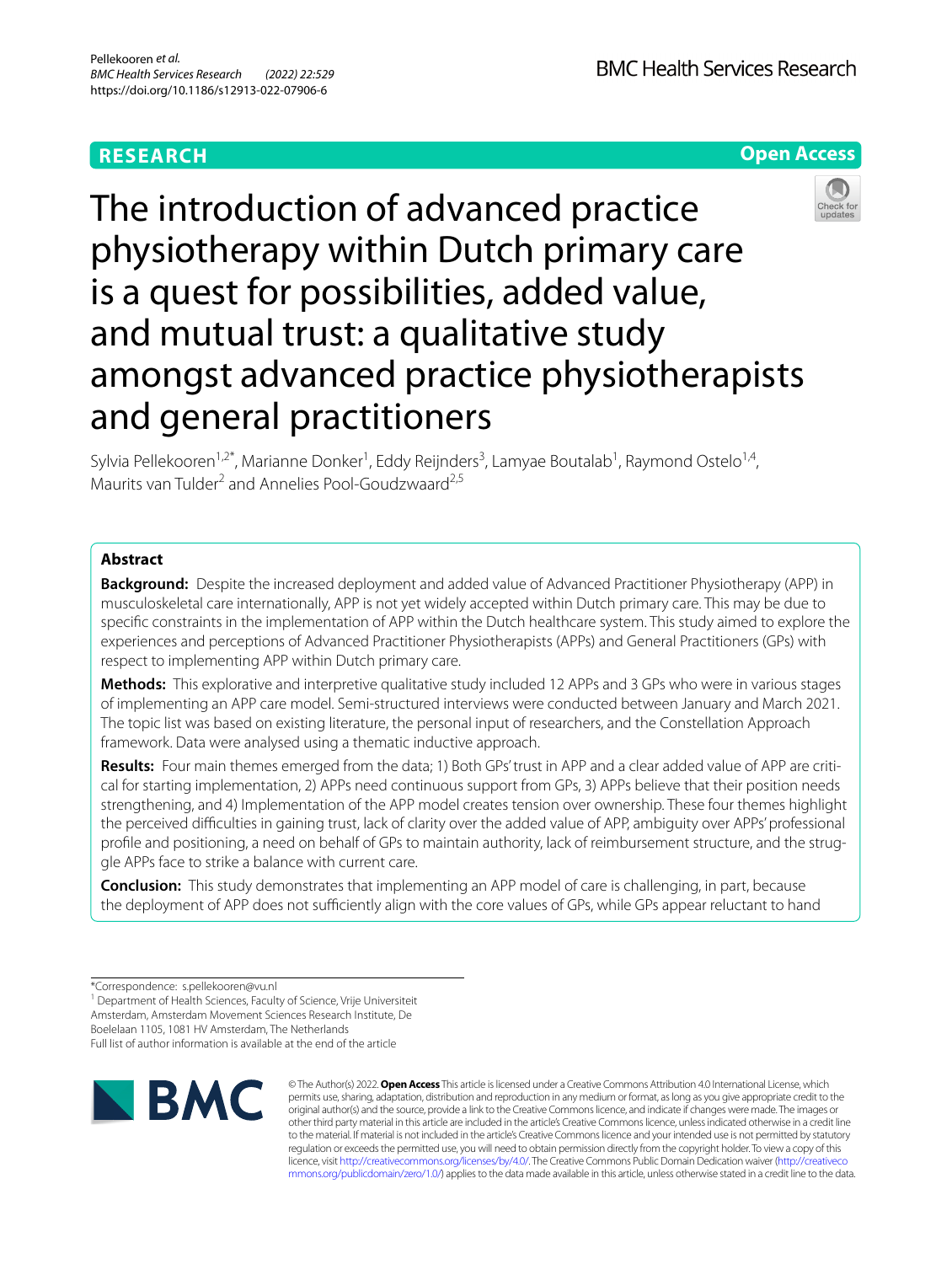over control of elements of patient care to APPs. APPs do not appear to have ownership over the implementation, given their strong dependence on the practice, values and needs of GPs.

**Trial registration:** Ethical approval was obtained from the Medical Ethics Committee of VU University Medical Centre in Amsterdam; reference number 2020.17 . All participants were asked to provide written informed consent prior to participating in the study.

**Keywords:** Advanced practice physiotherapy, Extended scope specialist, Extended scope practitioners, Primary health care, Physiotherapy, Musculoskeletal complaints, General practitioner care

## **Introduction**

Healthcare utilisation has steadily risen over the years and is expected to increase even further as a result of healthcare innovations and an aging population [[1\]](#page-11-0). Similar to other healthcare systems in the world, the Dutch healthcare system faces the challenge of how to deal with the increased demand for care, which, in turn, increases the workload for healthcare workers. Dutch general practitioners (GPs) in particular, who are taking over tasks from secondary healthcare facilities while, simultaneously, seeing a decline in the number of their colleagues [[2\]](#page-11-1), have reported a considerable increase in their workload [[3\]](#page-11-2).

One way to reduce the workload of GPs is to deploy additional care givers, such as, for example, nurse practitioners and physician assistants, who have taken over the delivery of care for patients with chronic conditions like diabetes  $[4]$  $[4]$  and depression  $[5-7]$  $[5-7]$ . In light of these examples, there have been various initiatives across the globe to relieve GPs of having to care for the signifcant group of patients with musculoskeletal conditions seeking treatment, via the use of Advanced Practitioner Physiotherapists (APPs), who are also referred to as Extended Scope Practitioners (ESPs) [\[8](#page-11-6), [9\]](#page-11-7).

APPs operate at an advanced level of practice and provide care that is traditionally provided by other medical professionals, and are responsible for setting and communicating diagnoses, triaging for surgery or surgical opinions, ordering diagnostic imaging or laboratory tests, and prescribing/injecting medications [\[9](#page-11-7), [10](#page-11-8)]. A recently published study showed that the deployment of APPs contributes to the accessibility of care with comparable health efects, diagnostic accuracy, and patient satisfaction [[9\]](#page-11-7). In addition, the Advanced Practice Physiotherapy (APP) model of care has been shown to result in lower healthcare costs compared to usual care [\[11](#page-11-9)]. Based on these international fndings, APP thus appears to be an appropriate alternative in treating patients with musculoskeletal conditions, which, in turn, may help reduce GPs' workload.

In response to these international developments, APP was introduced in the Netherlands a few years ago via ESPs. This name was in accordance with extant literature at that time, which described the substitution of medical care by a physiotherapist as an ESP. However, the word practitioner was replaced by specialist to emphasise the diference between a physiotherapist qua practitioner, who treats patients via regular care, and a specialist who has more extensive tasks and responsibilities [[8\]](#page-11-6).

Despite promising results internationally, the deployment of APP within Dutch primary care has yet to garner wide acceptance. This may derive from barriers in the implementation of such innovations within the Dutch healthcare system, which is characterised by a demanddriven system with regulated competition and elements of both public and private insurance. All residents are entitled to a comprehensive health insurance package. This so-called basic health insurance package is compulsory, and the reimbursement structure is determined by the government. In addition to the compulsory insurance package, residents can also opt for supplementary insurance for forms of care that are not reimbursed by basic health insurance, such as, for example, physiotherapy. Within primary care in this healthcare system, there is a central role for the strongly positioned GP [[12](#page-11-10), [13\]](#page-11-11), who not only functions as the gatekeeper for secondary care but also serves as the fxed frst point of contact as all residents are registered with their own GP. Consequently, there is a long-term relationship between patients and GPs, allied with a strong focus on shared decision-making and high continuity of care [[13\]](#page-11-11).

Several qualitative studies [[14](#page-11-12)[–18](#page-11-13)] have explored the barriers and facilitators to the implementation of APP within secondary healthcare settings, concluding that knowledge, skills, availability of APP, motivation, and experience all have a large impact upon its successful implementation. Although these studies are undoubtedly of great value in terms of improving the implementation of APP, their outcomes are not necessarily applicable to the Dutch primary care setting. This is because these studies focused on the implementation of APP within secondary care facilities in other healthcare systems, and, as such, those barriers and facilitators that are specifc to the Dutch primary care setting may not have been addressed. Therefore, this study aimed to explore the experiences and perceptions of Dutch APPs and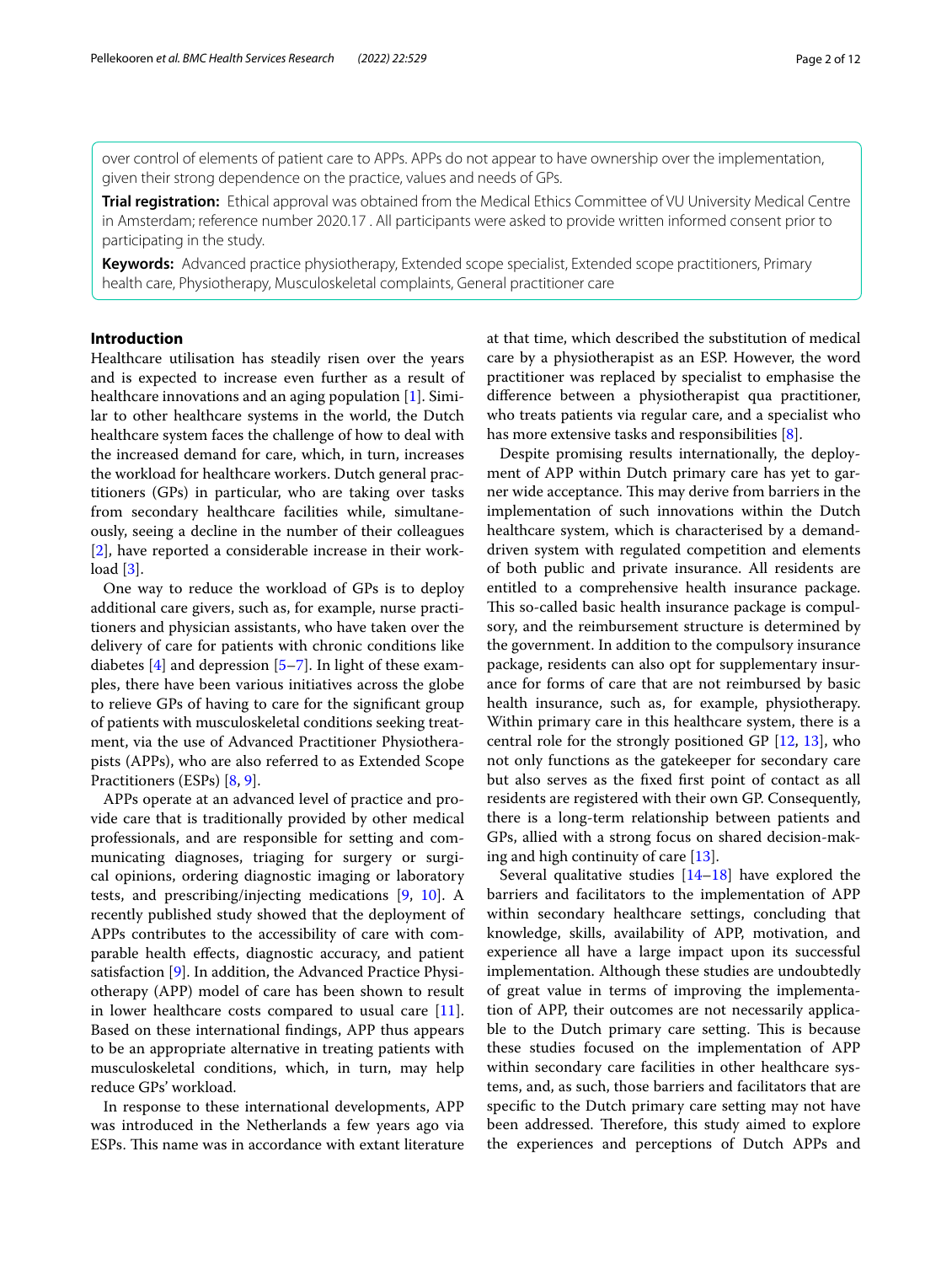GPs in implementing APP within Dutch primary care. Although the term Extended Scope Specialist is used in the Netherlands, the acronym APP(s) is used throughout the manuscript, hereby following the term used in recent publications [\[8](#page-11-6)[–11\]](#page-11-9).

## **Method**

## **Design**

This was an explorative and interpretive qualitative study among Dutch APPs and GPs who were in various stages of implementing a musculoskeletal APP care model within a primary care setting. Semi-structured interviews were carried out between January and March 2021.

## **Framework**

The framework used to enrich the interview guide was the Constellation Approach [\[19](#page-11-14)], which was developed to analyse transitions in complex systems. The constellation approach assumes that complex societal systems, such as, for example, the Dutch healthcare system, consist of several subsystems, or so-called constellations. These constellations interact with, and adapt to, each other as well as their system's environment. Each constellation comprises three elements, namely structure, culture, and practice. Structure refers to the physical, economic, fnancial, legal, organisational, and power structures that infuence the behaviour of actors within a constellation. Practice concerns the actual actions that are undertaken within a constellation, such as the interactions between healthcare professionals and patients or between professionals and management. Culture pertains to the set of values, perceptions, and interpretations of actors within the constellation (e.g., patients, physicians, healthcare providers and insurance companies). While a constellation may change as a result of a variety of infuences originating from within the organisation, it can also be demand- or supply-driven. When implementing APP in the Netherlands, the critical question is whether the healthcare structure, the beliefs of those parties involved, and the daily practice of musculoskeletal care are open to the introduction of APP.

#### **Participants**

In order to achieve the maximum degree of variation and collect meaningful experiences and perceptions, participants were recruited via diferent channels. APPs were recruited through the researchers' existing network, which consisted of a group of approximately 30 APPs who were already known to SP as part of an observational pilot study. In parallel with this, participants were also recruited through both alumni and professional associations to include participants that were in other phases of implementation. These APPs were contacted via social media and through a call in the newsletters of the professional association. APPs were selected based on the stage of their implementation (e.g., start-up phase or established practice), personal characteristics (e.g., years of experience, region and attended training), and practice characteristics (e.g., self-employed or embedded in GP practice). GPs were recruited through the researchers' existing network and regional GP associations, and were approached by phone or email. On the whole, the willingness of GPs to participate was limited since these GPs were unfamiliar with APP, did not endorse it as a model of care, or indicated that they had no difficulties in providing care for patients with musculoskeletal complaints and were, therefore, not interested in the topic. As GPs proved to be a difficult group to recruit, they were selected based on convenience sampling. Twelve APPs and four GPs were included in the study, of which one GP subsequently decided not to participate due to their busy schedule.

### **Data collection and data analysis**

The topic list was based on the available knowledge from extant literature  $[14–18]$  $[14–18]$  $[14–18]$ , before then being enriched with elements of the constellation approach (i.e., culture, structure, and practice characteristics) [[19\]](#page-11-14) and the personal input of the researchers (SP, ER, AP, RO, and MvT). SP's personal input resulted in the inclusion of topics related to the APP perspective, and ER's input led to the inclusion of topics focused on GPs' perspective. Subsequently AP, RO and MvT checked the topic list for completeness and the neutrality of the questions. The fnal topic list included the following: reasons for starting a collaboration, extent of implementation and activities of APPs, training of APPs, awareness and need for APPs, support from the professional association, barriers and facilitators in the collaboration, alignment with the core values of Dutch general practice, and opportunities and future prospects for APPs. A full overview of the topic lists can be found in Additional fle [1](#page-10-0).

The interviews lasted around 60 min, with the exception of one interview that lasted thirty minutes, and were conducted via an online video call. The interviews were audio recorded and feldnotes were taken. A pseudonymised verbatim transcription of the audio recordings was obtained. Summaries (i.e., member checks) were sent to the participants to provide them with the opportunity to comment and adjust the summary of their interview [[20\]](#page-11-15). As part of this process, we stressed that the summary was the researcher's interpretation of the interview and that any changes or additions were welcome. Five of the participants had some small remarks for clarifcation, which were accounted for during the further analysis. After reading their summary, some APPs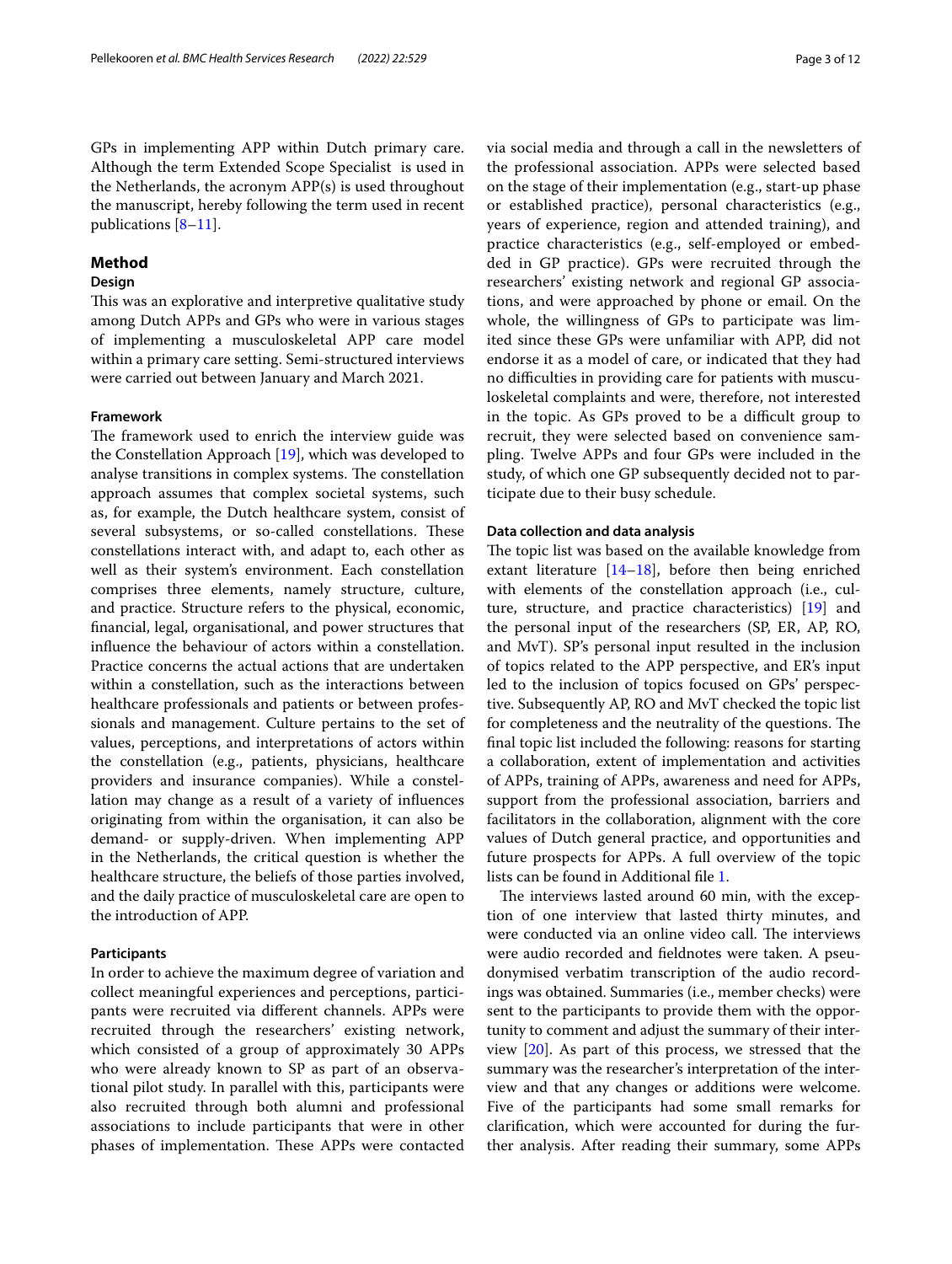expressed their disappointment and frustration toward the lengthy and cumbersome process when they became aware of the actual level of implementation. This, in turn, infuenced the analysis and the subsequent development of themes.

Data were thematically analysed by means of an inductive approach [[21](#page-11-16)]. Two researchers (SP and LB) familiarised themselves with the data by reading and rereading the transcripts, before subsequently independently selecting relevant fragments from three interviews by assigning open codes. These codes were then discussed and agreed upon with a third researcher (MD). After coding the frst three interviews, a set of open codes were composed, which the remaining interviews were then coded with. Within this set, it was possible to add new codes. Any new codes were discussed within the research team and the set of codes were then adjusted accordingly, if necessary. Next, the codes were compared and grouped according to main- and subthemes. After interviewing nine APPs, no new themes were found from the APPs' perspective. However, we did decide to conduct an additional three interviews with APPs to explore the GP perspective further, as we felt that the GP perspective was less refected as a result of having only conducted three interviews with GPs. We found that in prior interviews with APPs, APPs had also put forward elements of the GP perspective, so we thought that additional interviews could help contribute to a better understanding of the GP perspective. However, no new themes emerged from these additional interviews. Valuable quotes were selected during the analysis and then discussed and interpreted among the researchers (SP, MD). All analyses were carried out in MAXQDA (version 2020).

### **Ethical considerations**

All participants provided their informed consent prior to participating in the study. Ethical approval was obtained from the Medical Ethics Committee of VU University Medical Centre in Amsterdam; reference number 2020.17.

## **Results**

The APPs who participated in the study differed in terms of their personal characteristics and specifc working conditions, such as, for example, their forms of reimbursement and level of organisational embedment. Seven of the twelve APPs collaborated with a GP, of which two worked under the supervision of the GP and fve worked independently. More details on the participants can be found in Table [1.](#page-3-0)

Four main themes derived from the data; 1) Both GPs' trust in APP and the clear added value of APP are critical

| Respondent                    | Gender | Age  | Years<br>of work<br>experience<br>as PT | Years after graduating APP  | <b>Currently practicing APP</b>                          | APPs working under supervision                    |                                               |
|-------------------------------|--------|------|-----------------------------------------|-----------------------------|----------------------------------------------------------|---------------------------------------------------|-----------------------------------------------|
| APP <sub>1</sub> <sup>a</sup> | Female | > 50 | >25                                     | >2                          | Yes                                                      | $+^{\rm b}$                                       |                                               |
| APP <sub>2</sub> <sup>a</sup> | Female | > 50 | > 30                                    | >2                          | <b>No</b>                                                | $+^{\rm b}$                                       |                                               |
| APP 3ª                        | Female | >60  | > 30                                    | >2                          | Yes                                                      | $^{+}$                                            |                                               |
| $APP 4^a$                     | Male   | > 50 | >20                                     | >2                          | Yes                                                      | $+$                                               |                                               |
| APP <sub>5</sub>              | Female | > 35 | >10                                     | $<$ 2                       | Yes                                                      | $\overline{\phantom{a}}$ $\overline{\phantom{a}}$ |                                               |
| APP 6 <sup>a</sup>            | Female | >45  | >20                                     | $<$ 2                       | Yes                                                      | $\overline{C}$                                    |                                               |
| APP 7 <sup>a</sup>            | Male   | > 55 | > 35                                    | >6                          | Yes                                                      | $^{+}$                                            |                                               |
| APP 8ª                        | Female | >40  | >20                                     | >2                          | Yes                                                      | $^{+}$                                            |                                               |
| APP 9 <sup>a</sup>            | Female | >40  | >15                                     | >4                          | <b>No</b>                                                | Na                                                |                                               |
| APP 10 <sup>a</sup>           | Male   | > 30 | >10                                     | >2                          | <b>No</b>                                                | <b>Na</b>                                         |                                               |
| APP $11a$                     | Male   | >40  | >15                                     | $<$ 2                       | No                                                       | Na                                                |                                               |
| APP $12^a$                    | Male   | >40  | >20                                     | $<$ 2                       | No                                                       | Na                                                |                                               |
| Respondent                    | Gender | Age  | Years of<br>work expe-<br>rience        | <b>Practice composition</b> | <b>Number of patients regis-</b><br>tered to GP practice | Number of col-<br>laborating APPs                 | <b>APPs working</b><br>under supervi-<br>sion |
| GP1 <sup>a</sup>              | Male   | > 55 | 25                                      | 1 GP, 1 permanent alternate | 2200                                                     | 2                                                 | $^{+}$                                        |
| GP2 <sup>a</sup>              | Female | >40  | 13                                      | 2GP                         | 2900                                                     |                                                   |                                               |
| $GP3^a$                       | Female | > 50 | 21                                      | 1 GP, 1 HIDHA, 1 HAIOS      | 3000                                                     |                                                   | $+$                                           |

<span id="page-3-0"></span>**Table 1** Characteristics of the participants

*APP* Advanced Practitioner Physiotherapy, *APPs* Advanced Practitioner Physiotherapists, *GP* General Practitioner, *PT* Physiotherapist, *HIDHA* GP employed by another GP, *HAIOS* GP in training

<sup>a</sup> Owner practice, <sup>b</sup>Joint consultation, <sup>c</sup>Independent consultation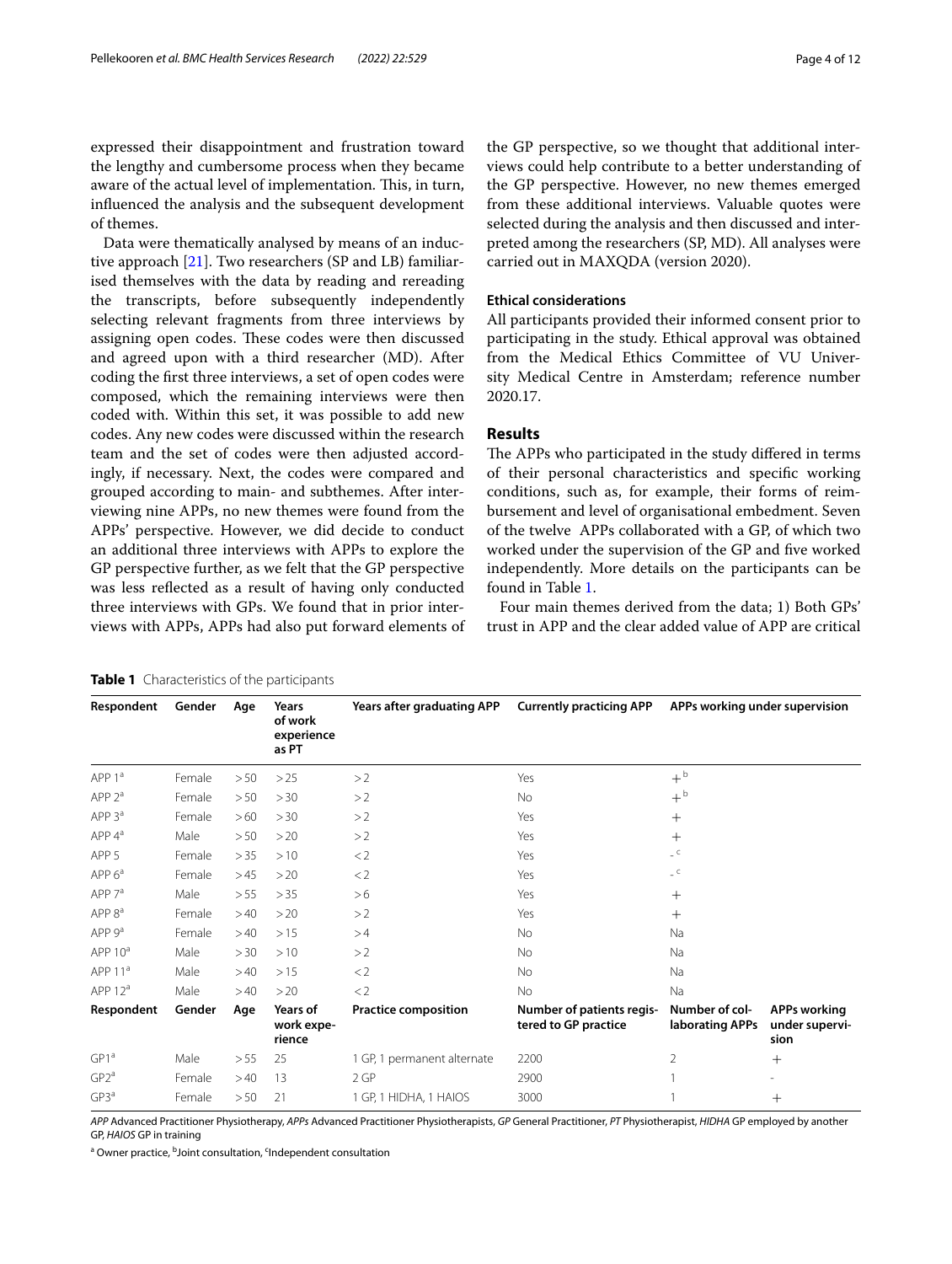for starting implementation, 2) APPs need continuous support from GPs, 3) APPs believe that their position needs strengthening, and 4) Implementation of the APP model creates tension over ownership. Details on the derived subthemes and axial codes can be found in the code tree, which is presented in Table [2](#page-4-0).

## **Both GPs' trust in APP and a clear added value of APP are critical for starting implementation**

## *GPs need to trust APP*

All the APPs indicated that having a long-term relationship with a GP is a prerequisite for introducing an APP model of care. GPs need to trust in both the competencies and motivations of APPs in order to develop confdence in the collaboration and eventually hand over care delivery to APPs. This trust can be built by working together. Those APPs that lacked such a preexisting relationship experienced difficulties in connecting with GPs, gaining their trust, and introducing an APP model of care without calling into question GPs' competences.

The most important factor is trust. Trust that those *who are doing the project, APP X and APP Y, are*  competent in the matter. That they are also pre*pared to behave in this way, and not say, this is a disguised way of bringing in more clients at the end of the day, so that is the most important thing, I think. [GP 1]*

## <span id="page-4-0"></span>**Table 2** Code tree

| Themes                                                              | <b>Subthemes</b>                                                                | <b>Axial codes</b>                                                                             |  |  |  |
|---------------------------------------------------------------------|---------------------------------------------------------------------------------|------------------------------------------------------------------------------------------------|--|--|--|
| Both GPs' trust in APP and a clear added value of                   | GPs need to trust APP                                                           |                                                                                                |  |  |  |
| APP are critical for starting implementation                        | GPs doubt added value of APP                                                    |                                                                                                |  |  |  |
| APPs need continuous support from GPs                               | APPs need the full commitment of GPs to start                                   | APPs cannot refer to secondary care on their own                                               |  |  |  |
|                                                                     |                                                                                 | Limited availability of patient information                                                    |  |  |  |
|                                                                     |                                                                                 | Triaging patients lacks criteria                                                               |  |  |  |
|                                                                     |                                                                                 | APPs and GPs want to scale-up                                                                  |  |  |  |
|                                                                     |                                                                                 | GPs and APPs struggle with who is in charge of<br>the care pathway                             |  |  |  |
|                                                                     | APPs require support from GPs while they build-                                 | Insecurity during delivery of care                                                             |  |  |  |
|                                                                     | up their self-confidence                                                        | Insecurity during team interactions                                                            |  |  |  |
|                                                                     |                                                                                 | More work experience increases their self confi-<br>dence                                      |  |  |  |
|                                                                     | Establishment of proper reimbursement is<br>crucial                             |                                                                                                |  |  |  |
| APPs believe that their position needs strength-<br>ening           | GPs want to retain their authority and control                                  | Competencies and attainment levels are poorly<br>crystalised                                   |  |  |  |
|                                                                     |                                                                                 | Different preferences for type of employment and<br>final responsibility                       |  |  |  |
|                                                                     |                                                                                 | APPs experienced tension between GPs' standards<br>and their working methods                   |  |  |  |
|                                                                     |                                                                                 | More quidance from the professional association APPs want more backing from trade organisation |  |  |  |
|                                                                     | is desirable                                                                    | Trade organisation needs to be a driving force<br>towards stakeholders                         |  |  |  |
|                                                                     | APPs found limited added value in the training<br>they attended                 | Work experience influences the added value of<br>the training                                  |  |  |  |
|                                                                     |                                                                                 | Curriculum needs more in-depth and practical<br>training                                       |  |  |  |
| Implementation of the APP model creates ten-<br>sion over ownership | No place for APP among physiotherapy yet                                        | Gaining trust amongst physiotherapists with<br>whom they need to collaborate                   |  |  |  |
|                                                                     |                                                                                 | Controversy over the positioning of APPs                                                       |  |  |  |
|                                                                     | Finding the balance between taking over GP<br>care and safeguarding core values | Deployment of APP jeopardises patient-centred<br>care                                          |  |  |  |
|                                                                     |                                                                                 | Ensuring the independent delivery of care<br>appears to be an unfeasible ideal                 |  |  |  |
|                                                                     |                                                                                 | GPs must be able to maintain the delivery of<br>general medical care at a qualified level      |  |  |  |
|                                                                     |                                                                                 | APPs and GPs need to develop a common<br>language                                              |  |  |  |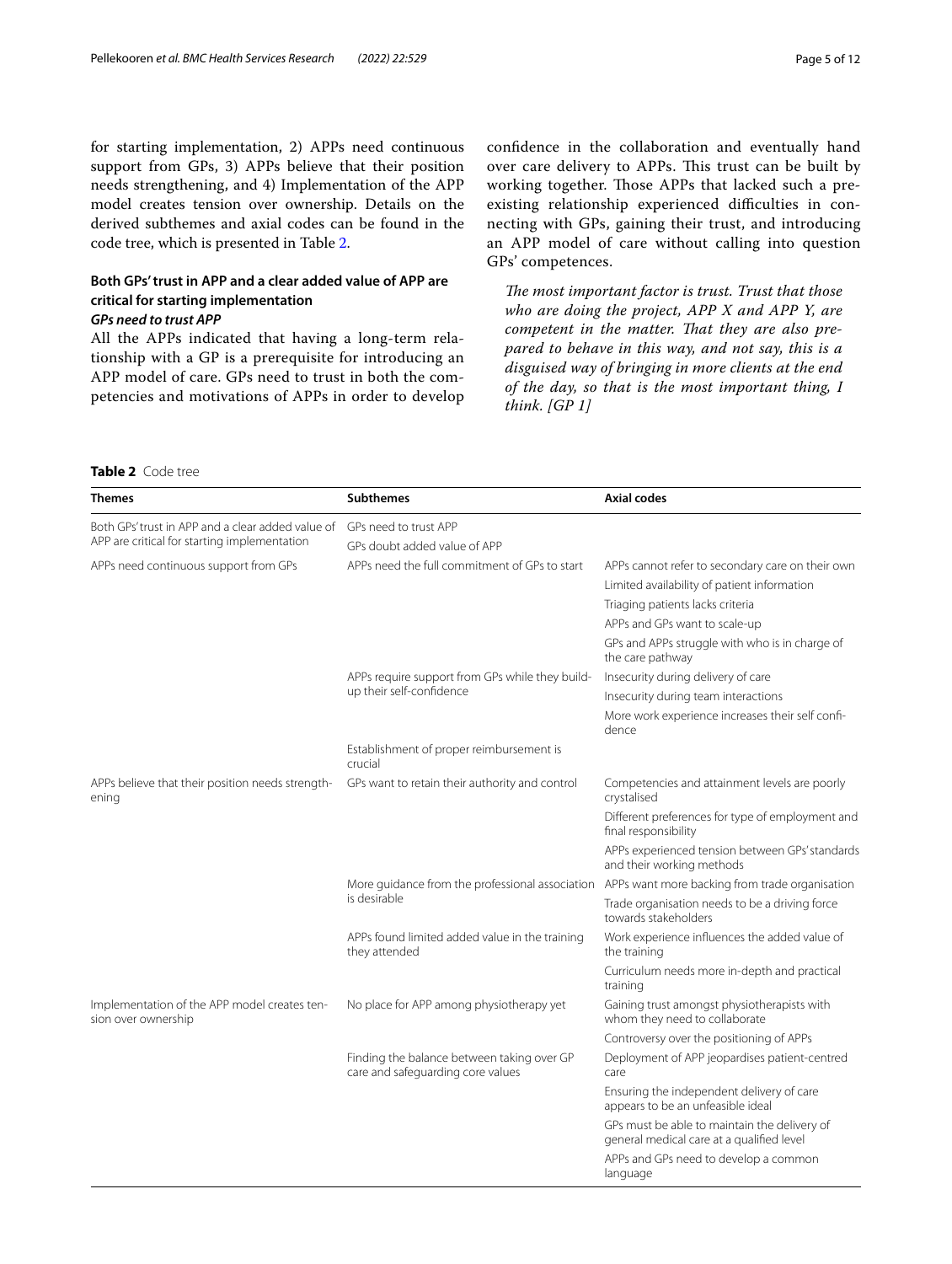## *GPs doubt added value of APP*

Many GPs are still unfamiliar with APP and what the profession precisely entails. GPs find it difficult to see both the added value of APP over specialised physiotherapy and how an APP model of care would improve their current practice.

*Because of course there are so many diferent therapists with all kinds of functions. It has to be very clear what exactly the added value is for us to refer a patient to an APP instead of a 'regular' physio. [GP 2]*

In addition, the GPs indicated that it remains unclear what an APP model of care offers them personally and professionally, whether it be in terms of time savings or better quality of care. All GPs reported that one-of assessments by APPs would undoubtedly contribute to greater musculoskeletal expertise within their GP practice, while one GP mentioned that potentially reducing their own workload gave it added value. However, two of the three GPs interviewed indicated that heavy workloads were not primarily caused by patients with musculoskeletal problems, but by the relocation of care from secondary care settings, such as, for example, mental healthcare facilities and care for the elderly.

*And the problems with the elderly are just very heavy, when you have so many elderly. I have a lot of elderly people, and they all live at home, and I have a lot of demented people, and there is little home care. It is a familiar story. Not enough places, they cannot be admitted, or do not want to be admitted. That is what takes up most of my time. That will continue to be my practice. So that is where I need the most support actually. [GP 3]*

## **APPs need continuous support from GPs** *APPs need the full commitment of GPs to start*

The vast majority of APPs indicated that the start-up stage of an APP model of care is a long process that involves many steps, especially for APPs that are not embedded in the GP practice, who also must deal with legislative issues like the General Data Protection Regulation and doctor-patient confidentiality. The APPs indicated that receiving support from GPs is essential for referring to secondary care, eliciting enough patient information for setting out the care pathway properly, and for setting up referral streams. However, some APPs experienced that GPs tend to be less committed in implementing an APP model of care since the interest mainly lies with APPs. Although embedding APP within GPs' practice can overcome some of these aforementioned hurdles, it is not attractive to all GPs because it means taking on more staf.

*And I can only speak for my own GPs, something I've discussed a lot over the last year, GPs don't want to grow in the size of their practices either, they're not waiting for 30 practice support staff. The role that we have now is actually quite fne, nice, I don't have anything to do with you, I don't have to take care of you when you're sick, you take care of it there, we take care of it here, that's what these GPs like very much. And my GPs are not waiting for APP to come in as well. [APP 4]*

## *APPs require support from GPs while they build‑up their self‑confdence*

All practicing APPs sometimes feel insecure and vulnerable over having primary responsibility for patients' wellbeing, especially when their complaints may not appear to be related to the musculoskeletal domain. Having consultations with fellow APPs or the authorising GP helps to reduce this uncertainty. Practicing APPs expressed feeling uncertainty when reporting to GPs and felt that they were not allowed to make mistakes in the initial stage where they still had to prove themselves. Their selfconfdence would grow by receiving positive feedback from GPs and gaining more work experience.

*It would be a death blow of course, everyone makes mistakes, but it would mean the end of everything if we had a lot of misdiagnoses in the initial phase. Then, immediately, seeds of doubt are sown, and of course, we cannot have that. [APP 4]*

## *APPs needs practical support from multiple GPs to carry out their practice*

Some APPs and GPs indicated that a uniform way of working and communication are paramount for both ensuring high-quality care and for carrying out joint consultations to this end. All APPs and GPs preferred a workplace within a health centre where several GPs work, because APPs are then embedded in the GP practice and short lines of communication are established. However, this is difficult to realise in practice due to the lack of working space within most health centres. A few APPs stated that working out of one's own physiotherapy practice is attractive, as this increases the referral of patients for physiotherapy treatment, and, as such, one's income. The GPs indicated that working out of one's own physiotherapy practice is not desirable, as the independence of care and the role of APPs then comes into question. All participants saw the added value of scaling up the team, as far as this ensures continuity, independence,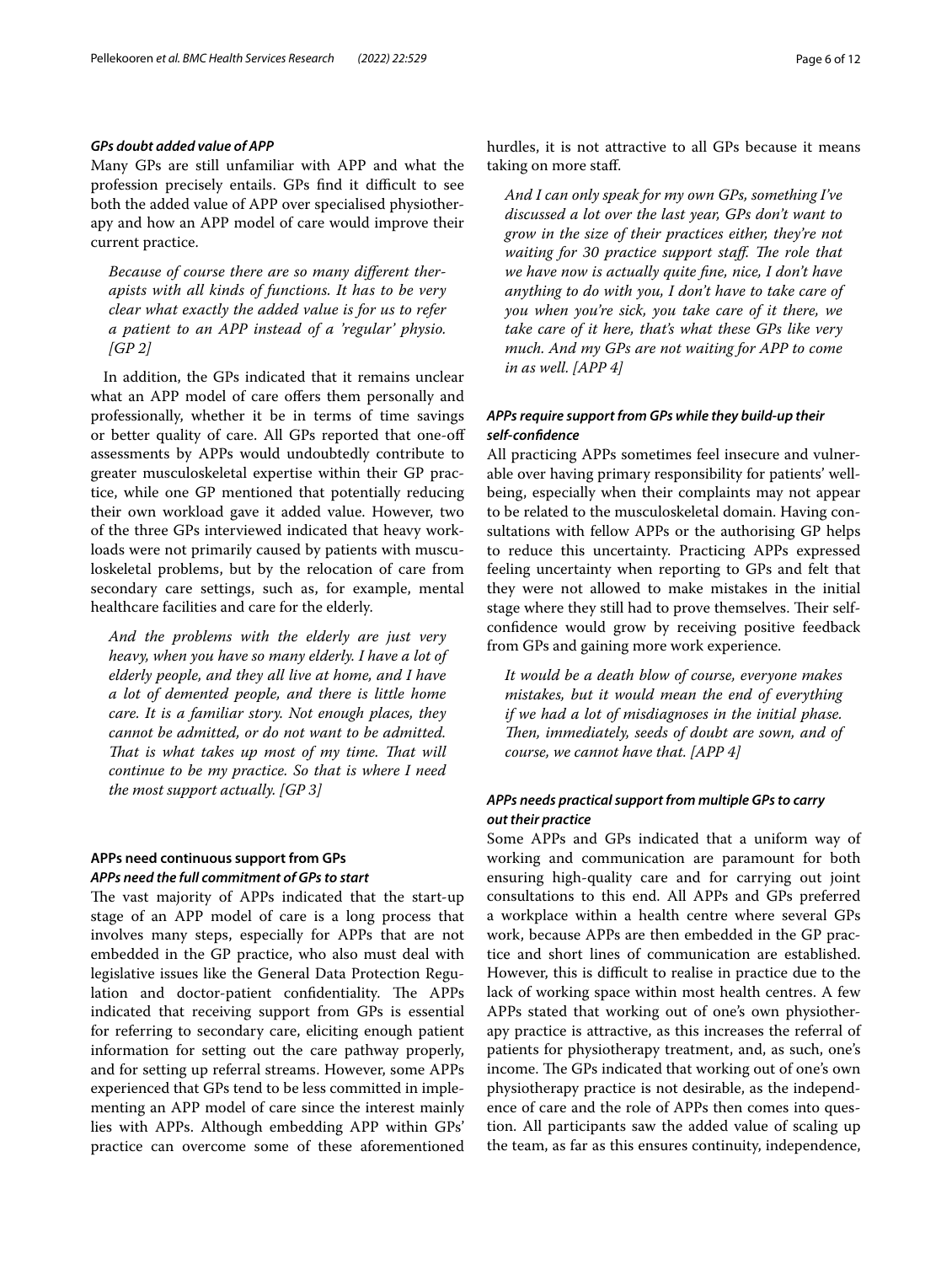and quality of care. All GPs indicated that they struggle with referring a sufficient number of patients and are uncertain over which APP they should be contracting. A few APPs mentioned that it is difficult to scale up due to both the insufficient number of trained APPs in their work area and the competitive attitude of other APPs.

*I think that in our case she [APP] should actually work for several practices, because one practice – even though I have a large practice – one should have more opportunities available. You always have people who think, I would rather go to the GP because then I will see the doctor again, too. Or imagine, you have already been through a lot with a patient and then the patient prefers the GP. Not that it is necessarily better in terms of content, but because the GP is a trusted fgure. [GP 3]*

#### *Establishment of proper reimbursement is crucial*

All APPs and GPs indicated that the lack of an appropriate fnancing structure is a major barrier for APPs, GPs, and patients. Although reimbursement is possible through the health insurer's innovation fund, GPs are either not able or are unwilling to utilise this. As patients are used to GP care being reimbursed from their public health insurance, GPs would not only have to convince patients of the added value of an APP over a physiotherapist, but also inform them about the additional costs. These costs would then either be paid out of patients' own pockets or at the expense of the number of physiotherapy treatments covered by their supplementary insurance. Some GPs indicated that they perceive this restricted accessibility of care based on a patient's fnancial position as unpleasant and/or unethical.

*GPs were not really keen on using funds from the innovation fund of the health insurers for this purpose. Many GPs had also just made additional investments in physician's assistants. So that was an issue. Also, because we have another group of GPs here, some of whom think that extended scope is unnecessary. [APP 10]*

## **APPs believe that their position needs strengthening** *GPs want to retain their authority and control*

The APP competency profile developed by the Dutch professional association for APP is unknown to many APPs and leaves room for diferentiation in the function of APP. All of the participating APPs had diferent views on competencies, end terms, tasks, patient population, and their position in the care pathway. Some APPs indicated that this fexibility in their profle leads to ambiguity and confusion amongst GPs and patients. There is no consensus yet amongst both APPs and GPs over the establishment of employment of APPs within the GP practice and if APPs should work according to GP professional standards. Some APPs who do set out the care pathway themselves indicate that, despite agreements made, they sometimes have trouble staying in charge of the treatment plan, as in practice their role is also infuenced by old behavioural patterns of patients and GPs. In addition, most APPs argued that their role as APP seems not only to be determined by the professional profle but also by the extent to which APP is allowed to work next to the GP by the GP. The APPs also indicated that they are cautious in taking over too much care at the one time and proceed step by step to avoid resistance from the GP.

*Initially that would not matter to me. I think that we should say that, as a goal, it will eventually be fully under APP own authority. Certainly, to get the GPs on board I think that you must frst do this under the GP's authority, until they themselves conclude, no, you can do this on your own just fne, and I don't need to be behind this, like some version of extension of care. So, I think that this must be introduced step by step. In particular if you also notice that they [GPs] are going to get up in arms, then you should introduce that very slowly. And prove yourself frst. You must. [APP 6]*

Although the APPs indicated that they are willing to temporally work under GP authority, two GPs stressed that they have no intention of handing over full authority. Rather, they stated that they will either opt for joint consultation or deploy APPs under supervision and set out the care pathway themselves, thereby retaining control.

*I should like it to be under my supervision because I think that in this way I can ofer an extra service to my patients, a broader selection of diagnostic skills and I do not throw this [treatment responsibility] out. So, for as far as this goes, I want them [patients] to go to it [APP], and then they often return to me, and we discuss what the proposed treatment plan is. In this way I do not let go of them. [GP1]*

### *More guidance from the professional association is desirable*

Almost all APPs stated that they missed the support of a professional association when starting their APP practice. That is to say, they missed having a platform to fall back on and get more guidance, such as, for example, a concrete plan of action, standard documentation, and advice on how to communicate with GPs, which was needed but not yet available. Virtually all the APPs felt that the professional association is not sufficiently visible to the various stakeholders, while developments within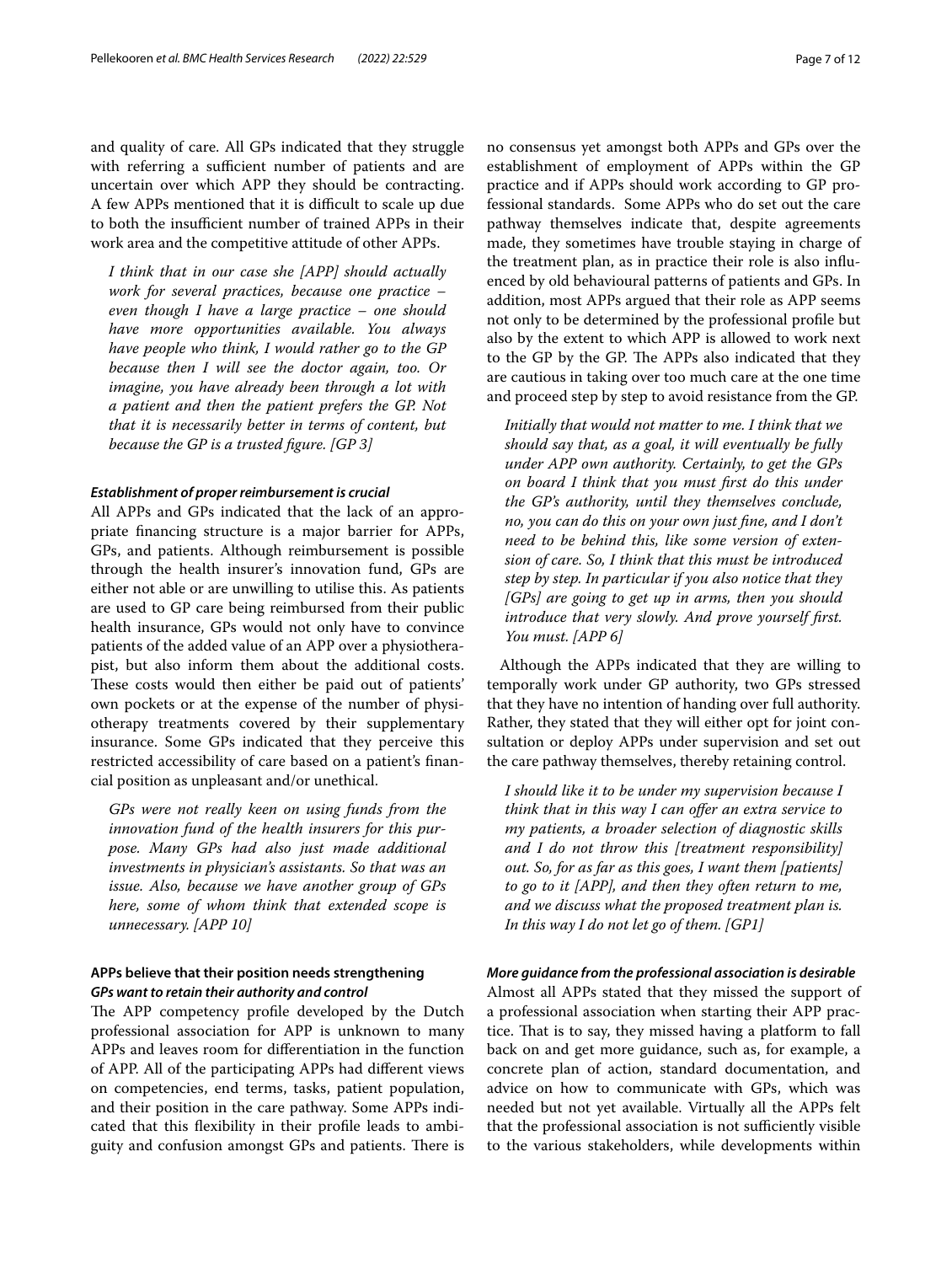the professional association take a long time. All APPs indicated that the implementation of APP would beneft from a decisive board that is actively engaged in creating support amongst stakeholders. The lack of direction from the professional association leads to many individual initiatives, loss of control over this growing profession, and diferences in the interpretation of the role and working method of APPs.

*I understand that as well, because it is a new association and must be built from the ground up. Furthermore, it is not their main task, they also have of course their own jobs to do. But certainly, for this project, things [documentation] have been agreed upon and were to have been sent in, but this has not happened, which is a pity, because as a pioneer, you really need support. And that is not happening. Or at any rate, too little. [APP 2]*

### *APPs found limited added value in the training they attended*

The vast majority of the APPs interviewed said that the training they had undergone contributed little to the knowledge and skills they had already acquired in either their work as manual or sport physiotherapists or in their previous master's degree courses. Some APPs indicated that, compared to other countries, the scope of the training was too limited, and that practical education under the supervision of a doctor was lacking.

*Tis is fne for a few weeks, going a bit deeper into things, but does not compare with the role they play abroad, nor the training they receive for this.... They have had a completely diferent training in this, and this I think, is what is keeping us from getting any further with this APP story in the Netherlands. [APP 9].*

## **Implementation of the APP model creates tension over ownership**

#### *No place for APP among physiotherapy yet*

All the APPs indicated that building a collaborative network with physiotherapists in their region costs them lots of time and effort, as the concept of APP is still relatively unknown. Feelings of anxiety over losing patients as well as unfair competition amongst physiotherapists both contribute to the slow acceptance of APP, despite the eforts of APPs themselves to stress that it is not their intention to treat patients themselves. Some APPs reported that with the current reimbursement APP acts as a competitor to physiotherapists, which has a deleterious impact upon their cooperation.

*How do I notice this happening? Not providing infor-*

*mation, not sharing patients, getting angry with you the moment you see a patient and call about it, or do a report, or have an other idea. If you want to set up a project about APP care, and you go to a big player in the neighbourhood who also has a similar plan, something broader, and you say, well, let us join forces, then it is all impossible. No, it is all too sensitive, too much me, me, me…. Tis leads to extremely unpleasant conversations. [APP 1]*

Some APPs mentioned that combining the APP care model with direct access physiotherapy results in APP functioning as an additional gatekeeper along with the GP. This may be used as a unique selling point to expand one's own physiotherapy practice and make more money, which, in turn, leads to feelings of unfair competition and resistance towards APP. One APP stated that there are ongoing discussions both in the feld of work and at the management level who can be an APP and who cannot. Some APPs said that they had experienced that some physiotherapists present themselves as APPs without undergoing the proper training. Indeed, one APP even mentioned that the Royal Dutch Society for Physical Therapy (KNGF) agrees that at least in principle, every physiotherapist can carry out APP.

*The other one, practice X, just wants to scale-up. And they also want to be a part of it [setting up an APP practice in the region], but then it is no longer about the content. The worst thing I found, was that nobody has done training in APP, but they pretend to be on top of it... I think the Society, that is the regional representative of KNGF, believes that every physiotherapist should be able to be an APP. I do not agree with him at all. Manual therapy and sport physiotherapy may think so, but the KNGF has a completely diferent opinion. At least in our region, the KNGF simply airs this. This is already a difficult matter. [APP 3]*

## *Finding the balance between taking over GP care and safeguarding core values*

All the GPs indicated that collaborating with APPs may jeopardise patients' interests, due to a restricted choice of care provider and further fragmentation of care. All APPs and GPs endorsed that APP should operate as an independent point of care and emphasised that one should not position APP as part of the business model of one's own physiotherapy practice. However, the APPs indicated that this independence is difficult to realise as both APP care and physiotherapy care are typically provided alongside each other, due to the limited number of patients, lack of workplace at healthcare centres, and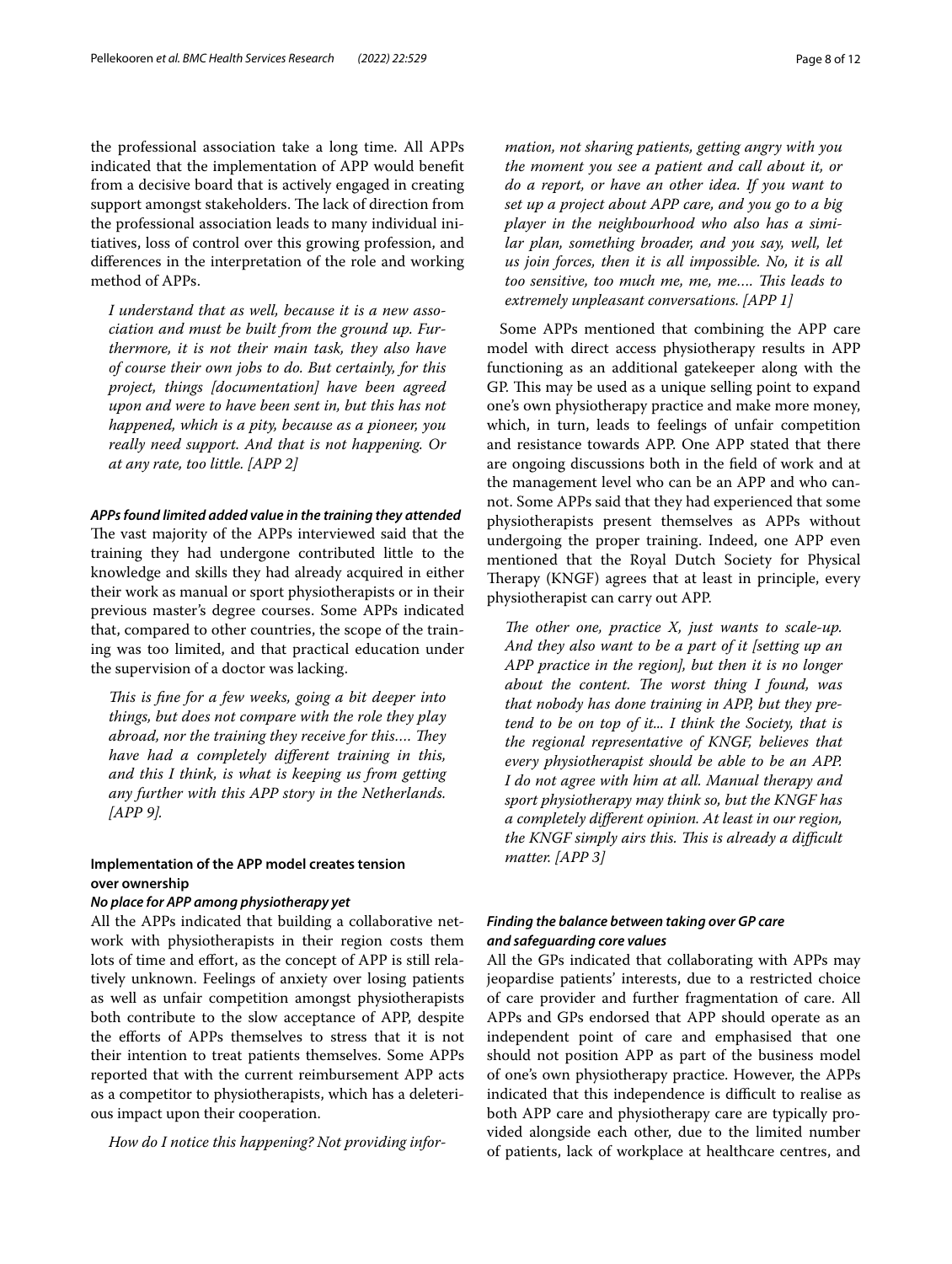poor understanding of APP services by patients. Most APPs stressed that providing independent care still has a long way to go and may in fact not be feasible, especially for those APPs that are afliated with large physiotherapy practices that provide a wide variety of in-house treatment options.

*On the other hand, I discussed this [lack of independent care delivery], with fellow physios already during my training, and they all say, are you crazy, everyone works that way within primary care. And they all pass the buck to each other. So, I let it rest for a while. They are right, I think the same way, but that is partly a hypocritical remark for everyone. So, then everyone needs to put his own house in order, and then we can all be morally justifed. But to be honest, because I am quite a moralist, if I let go of that, I think it is going to be a difcult issue. I agree, I totally agree, I think that is the way it should be, in the ideal world, but I think we are a long way from that. [APP 11]*

All the GPs mentioned that in order to provide proper general medical care, gaining and maintaining experience with musculoskeletal complaints is absolutely essential. Some APPs and GPs indicated that not all GPs are willing to hand over patients with musculoskeletal complaints due to their personal interest in this population and/or beliefs about the content of their profession and Dutch GP core values. Indeed, two out of three of the GPs interviewed felt that APPs still have to grow into the culture of the GP practice and fnd a way to connect with the core values. Some APPs noted that connecting with the GPs and relating to the mutual dynamics of GPs can be difficult due to other perspectives on the quality of care.

*Totally diferent, if you think it might be a good idea to involve a secondary care orthopaedic, then the GP says, oh, no, you mustn't, because that is seen as primary care in disguise. So, you defnitely should not do that! You are just not aware of all these strategically sensitive things. And you think you have a great product, and the GP thinks, how so? I do not need you at all. So how are you going to connect with them? [APP 1]*

### **Discussion**

This study explored the experiences and perceptions of APPs and GPs towards both the implementation and deployment of APP within Dutch primary care and found that it is difficult for APPs to carve out a place for themselves within the healthcare landscape.

Within the present study, four themes emerged from the data through which APPs and GPs' experiences of APP deployment and implementation can be understood. The first theme sheds lights on the fact that the success of APP depends on both the trust of the GP and whether they perceive it as having clear added value in comparison to the usual care. The second theme underscores that the support of GPs is essential for APPs, as far as it helps to, amongst other things, get diferent referral flows going. The GP also plays an important role in terms of building the self-confdence of APPs, in creating uniformity within patient care, and in terms of helping to bring about a team that works under one roof. The lack of funding for APP raises concerns over the deployment of APP among APPs, GPs, and physiotherapists. The third theme points towards the fact that the position of APPs needs strengthening. Indeed, the professional profle of APP is something that proved to be unclear to both GPs and APPs themselves. In the absence of a uniformed way of working, everyone is still searching, which, in turn, results in diversifcation. GPs' reluctance to hand over control also profoundly impacts on the role of APPs. Amongst APPs, there is a need for better positioning, support, and profling from the professional association as well as for training which includes more depth and practical education. The fourth theme pertains to both the tension that persists around ownership of patients with musculoskeletal complaints and the competition between APPs and physiotherapists. This is compounded by a lack of adequate funding and the ability to generate patient fow for the physical therapy practice to which APPs are afliated. Moreover, the APP model seems to insufficiently adhere to GPs' core values.

#### **Comparison with literature**

Many of the themes identifed are in accordance with earlier publications on APP, such as the role of trust and need for acceptance by doctors  $[14, 16]$  $[14, 16]$  $[14, 16]$  $[14, 16]$ , recognition of the added value by doctors [[14,](#page-11-12) [16](#page-11-17), [17](#page-11-18)] and the establishment of an appropriate financing structure  $[14, 17]$  $[14, 17]$  $[14, 17]$ . The present study shows that many of these previously identifed factors, such as physician trust and demonstrating clear added value to stakeholders and the fnancing structure, have hitherto not been sufficiently realised to facilitate the implementation of APP within Dutch healthcare. The most important barrier, however, appears to be GPs' reluctance to hand over authority and control. This appears to stem from specific characteristics of Dutch general practice, such as long-term doctor-patient relationships and GPs' strongly held core values, but also derives from the traditional authority that GPs have over physiotherapists as a result of diferences in educational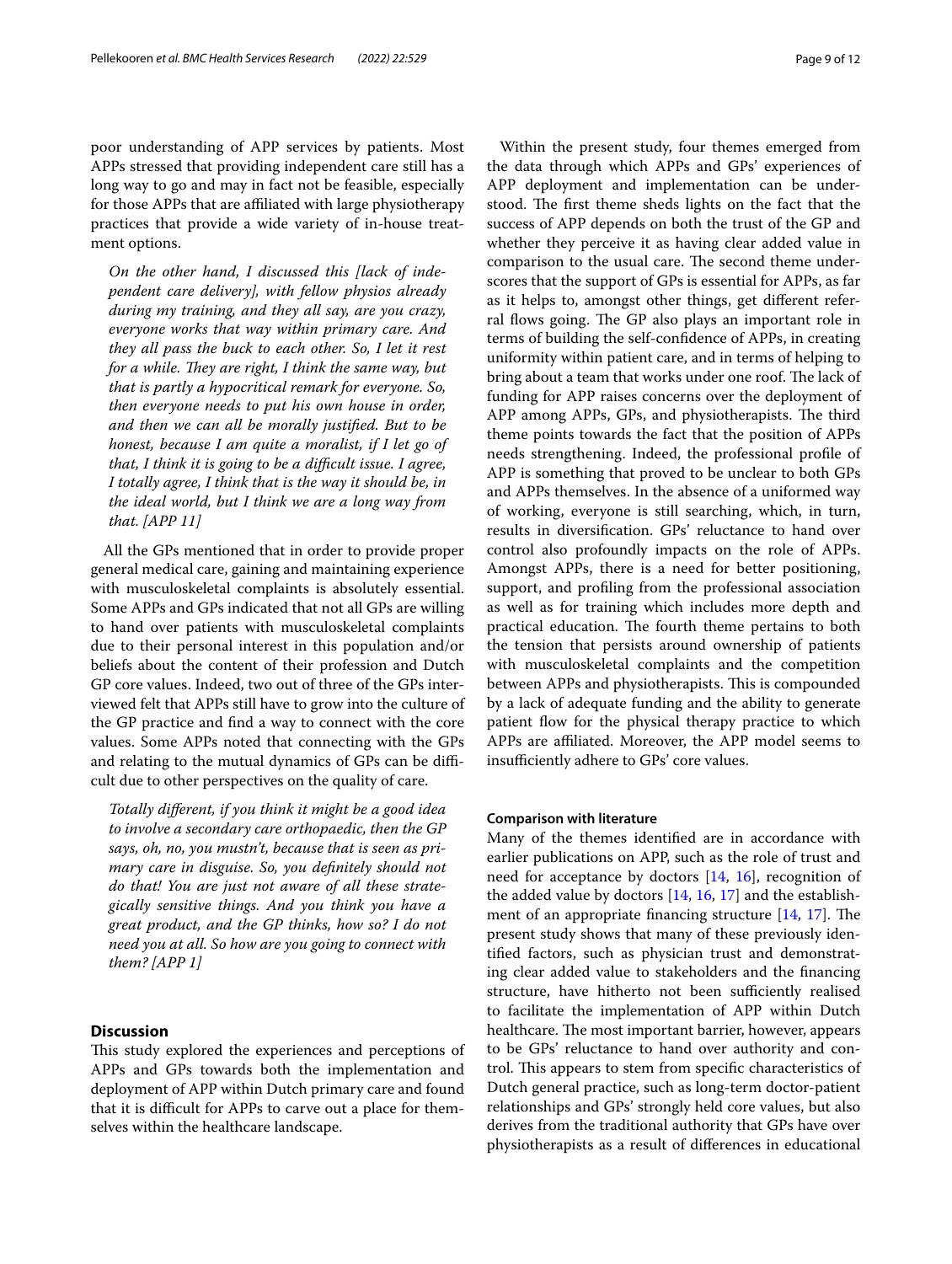level, which persists because of the lack of sufficient training and entrusted professional activities.

Introduction and support from within the organization have been described as helpful in studies of APP embedded in secondary or tertiary care [[14,](#page-11-12) [15,](#page-11-19) [17](#page-11-18), [18](#page-11-13)]. Such support is lacking in the implementation of APP in the Netherlands, and individual APPs working independently in primary care must build a partnership without any support.

A number of studies have shown that the availability of training at an appropriate level is critically important [[14–](#page-11-12)[16](#page-11-17)]. Our study shows that, according to the experiences of the APPs, both the form and scope of the current education is not in line with the demands of the professional field and, moreover, is not sufficiently different from their prior training and thus lacks added value for them. In addition, individual APPs are currently responsible for organising their own practical training in the feld. It is unclear to what extent this is feasible for APPs given the limited scale of most of their collaborations, where guidance often has to be provided by an individual GP, while gaining practical experience is dependent on the limited number of patients registered with this GP.

Furthermore, a number of studies have shown that a clear delineation of the role of APPs and greater standardisation of working procedures is important [\[19,](#page-11-14) [20](#page-11-15), [22\]](#page-11-20). A recent qualitative study examining the goals, roles and tasks of APPs in the Netherlands revealed that the participants found it difficult to state clear goals for APPs and that there is no consensus concerning the positioning of APPs [\[22](#page-11-20)]. A study on how best to shape the interprofessional collaboration between GPs and established healthcare professionals [\[23](#page-11-21)] showed that these collaborations do not always go well and that it is crucial to establish a shared vision and clarity over work structure, procedure, and role distribution. Awareness of each other's context and expectations was also found to play a key role. According to the APPs and GPs who took part in this study, a clearly defned role and standardisation of process and working methods of APPs has yet to be realised. This makes it incredibly difficult to develop the partnership between APPs and GPs.

Amongst GPs, there is a need to improve the already existing collaboration with physiotherapists to ensure the increasingly complex care of patients with musculoskeletal complaints [\[23](#page-11-21)]. Within current Dutch primary care, around half of all GPs already have an existing collaboration with a physiotherapist  $[24]$  $[24]$ , while a large proportion of patients with musculoskeletal complaints visit a physiotherapist via Direct Access Physiotherapy  $[25]$  $[25]$  $[25]$ . In this context, the question is whether there is a need therefore for a new type of care provider, such as APPs, or whether there is a need to revise the existing collaborations with physiotherapists, by improving the level of communication and having one-of diagnostic consultations.

In other countries, such as Australia and the United Kingdom, APP has emerged in response to urgent demand from physicians [[14](#page-11-12), [16](#page-11-17)]. Here, involved stakeholders have felt sufficient urgency to change and, moreover, physicians have endorsed the need for the use of APPs [\[14](#page-11-12)[–16](#page-11-17)]. Within the present study, there was no such urgency and need expressed by GPs. This might relate to diferences in the organisation of healthcare systems, not to mention the good accessibility and continuity of Dutch GP care. It has also been found that when APP is not initiated by physicians themselves, then its implementation is altogether more difficult and dependent on goodwill  $[16]$  $[16]$  $[16]$ . This also appears to be the case with the implementation of APP in the Netherlands.

It remains to be seen to what extent APP fts within the Dutch College of General Practitioners future vision [[26](#page-11-24)] in which the GP, as the frst point of contact, maintains an overview of medical care and determines, together with the patient, what care is necessary and appropriate. The Dutch General Practitioners Association has recommended that, when entering a partnership with a new care provider, GPs must determine, before doing so, to what extent the core values and core tasks are to be guaranteed [[27](#page-11-25)[–29](#page-11-26)]. Moreover, GPs are advised to assess if the collaboration with this new care provider corresponds to their own preferences, ambitions, and vision of GP care [[27–](#page-11-25)[29\]](#page-11-26). In addition, a study amongst patients of Dutch GPs showed that patients' wishes regarding healthcare providers should be considered in ever-increasing collaborations with the GP practice [\[30](#page-11-27)]. At present, it is not feasible for APPs to adequately align with the key conditions that GPs want to see fulflled before they are willing to change their practices, while it remains unclear to what extent patients' wishes are being heeded in the implementation and deployment of APP.

The importance of connecting to core values was also highlighted in a study evaluating barriers to the implementation of the Dutch General Practitioners Association treatment standards  $[31]$  $[31]$ . This study demonstrated that, despite the positive attitude of GPs towards the implementation of these standards, GPs only follow the standards when they are in line with the core value of patient-centred care. This makes it clear that, even with an improved positioning of APP, connecting to the core value of person-centred care is decisive in successfully implementing APP. There seems to be a lack of vision regarding under what conditions this can be met, which, in turn, makes it difficult for individual APPs to connect with GPs.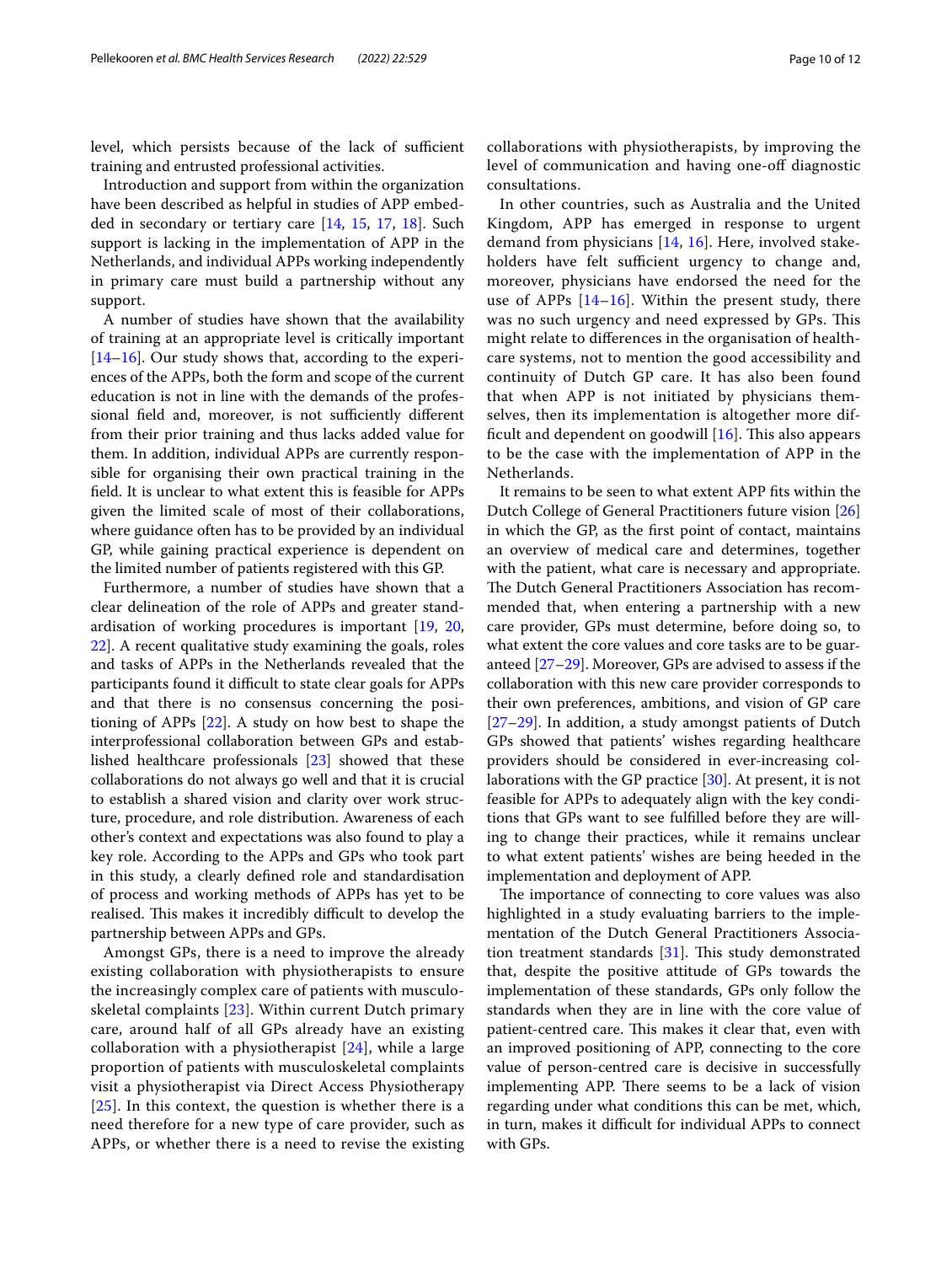#### **Strengths and limitations**

One of the strengths of this study is its credibility [\[32](#page-11-29)]. The starting point was an extensive literature review, which subsequently formed the basis of the interview guide. Multiple researchers collaborated on this study, and during the analysis, two researchers coded independently of each other, and subsequently the codes and themes were extensively coordinated and discussed within the research team. In addition, the full scope of the use and implementation of APP was examined by using concepts from the constellation approach as sensitising concepts in developing the interview guide. Moreover, all the participants were sent a member check after the interview and their responses were included in the analysis. Another strength concerns the conformability [[32\]](#page-11-29) of the results, as a large team from different backgrounds worked on the study. Moreover, a good audit trial was carried out, during which the selection process around the analysis was recorded and explicit attention was paid to the views and thought processes of each individual team member. This was an important aspect as one individual researcher (SP) is a physiotherapist and was involved in conducting an observational pilot study that evaluated the APP model of care and, as such, was more familiar with the perspective of APPs. The presence of possible disconfrmatory cases was discussed within the research team, but although there was diversifcation amongst the participants, no disconfrmatory cases were identified. The findings were in line with other studies examining the implementation of APP models of care. The transferability  $[32]$  $[32]$  $[32]$  of the findings is unclear. Despite there being similar fndings in extant literature on implementation level, comparison with international literature is difficult given the specific Dutch context. Although we used maximum variation sampling, we were compelled to recruit GPs through convenience sampling given the limited number of GPs who were willing to participate, which meant that we failed to include GPs who were not open to implementing the APP model. This probably hinders the transferability of our fndings, as far as we may have missed aspects of the GP perspective. However, gaining trust in APP, the need for a clear added value, reluctance to hand over control, and strongly held core values was expressed by all the participating GPs. There may also be shortcomings in the dependability [[32\]](#page-11-29) of the fndings. Although we collected data until no new themes derived and fexible analysis took place, data collection and data analysis were not a wholly iterative process. In addition, there is a possibility that some of the participants may have felt less free to express themselves during the interview, out of concern that they may have, despite being anonymised, been recognised by colleagues and stakeholders based on their specifc characteristics.

#### **Conclusion**

The results of this study show that implementing an APP model of care is challenging within the Dutch healthcare system. The deployment of APP does not sufficiently align with the core values of GPs, and GPs appear to be reluctant to hand over some control over patient care to APPs. Therefore, APPs do not appear to have ownership over the implementation, given their strong dependence on the practice, values and needs of GPs.

#### **Abbreviations**

APP: Advanced Practice Physiotherapy; APPs: Advanced Practitioners in Physiotherapy; GP: General Practitioner; KNGF: Koninklijk Nederlands Genootschap voor Fysiotherapie (Royal Dutch Society for Physical Therapy).

#### **Supplementary Information**

The online version contains supplementary material available at [https://doi.](https://doi.org/10.1186/s12913-022-07906-6) [org/10.1186/s12913-022-07906-6](https://doi.org/10.1186/s12913-022-07906-6).

<span id="page-10-0"></span>**Additional fle 1.**

#### **Acknowledgements**

We would like to thank Sidney and Tammy Rubinstein for translating the quotes.

#### **Authors' contributions**

Study conception: AP, RO, MvT. Design and protocol writing: SP, AP, RO, MvT, ER. Data collection SP. Data Analysis and interpretation: SP, LB, MD. Manuscript writing: SP. Revision Manuscript: MD, ER, LB, MvT, RO, and AP. All authors read and approved the fnal manuscript.

#### **Authors' information**

A team of researchers from diferent backgrounds carried out this study, namely SP (physiotherapist, clinical epidemiologist, and involved in the observational study of Advanced Practice Physiotherapists), MD (Health scientist and Methodologist), ER (GP Policy and Management), LB (Health scientist and unfamiliar with Advanced Practice Physiotherapists), AP (Involved in observational study on Advanced Practice Physiotherapists, involved in training institute that organises Advanced Practice Physiotherapist training and initial advisor to the Dutch professional association for Advanced Practice Physiotherapists), RO (physiotherapist, epidemiologist and involved in the observational study of Advanced Practice Physiotherapists) and MvT (epidemi‑ ologist, experience with qualitative research and involved in an observational study of Advanced Practice Physiotherapists).

#### **Funding**

The authors received financial support for the research, authorship, and publication from the Dutch Association for Manual Therapy (Nederlandse Vereniging voor Manuele Therapie). The Dutch Association for Manual Therapy had no role in the design of the study, in the collection, analysis, and interpretation of the data or in the writing of the manuscript.

#### **Availability of data and materials**

The datasets generated and/or analysed during the current study are not publicly available as no informed consent was obtained for this but are available from the corresponding author on reasonable request.

#### **Declarations**

#### **Ethical approval and consent to participate**

All participants gave their written informed consent prior to participating in this study. The study was performed in accordance with the Declaration